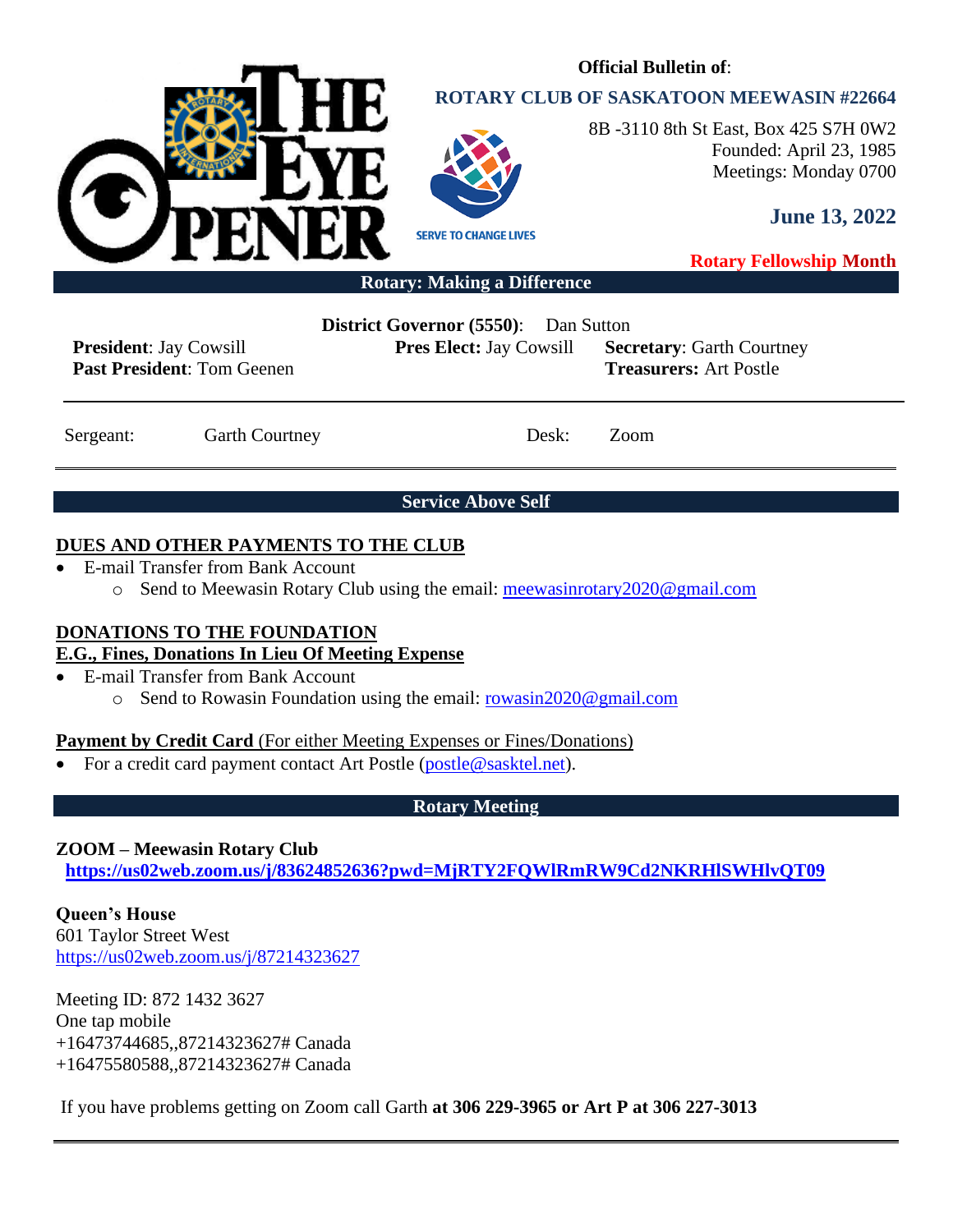**Call to Order:** The Chair opened the meeting at 0700, or thereabouts.

**Attendance:** There were 19 dedicated members who enjoyed a morning of fellowship with their fellow Rotarians and guests.

**Guests**: Dave Bennett



The members joyfully reached into their pockets (some virtually) to donate to the Foundation for: In appreciation of the Lobsterfest Committee; For making the former charrs for many years waiting to eat last; For not attending Lobsterfest; For going fishing; For going golfing already this year and enjoying a tournament; For getting cheque back from SGI:



For the first Rider win of the Season: For not being on the plane with the Edmonton coach; For McIlroy winning the Canadian Open; For a great summer weekend; Donna for being honoured with the Stewardship Award by their church on Sunday; Robert for Trudy's 70<sup>th</sup> birthday on Sunday; For daughter's shower being a great sunny day; Leas to the organizing committee for the great organisation of the Lobsterfest;

#### **Announcements**



# **1) EDADZ BACKPACK Drop Off**

- a) You can Drop off items at John Benesh's Office.
- b) There is a Box in the reception area
- c) Any bag is OK, not just back packs.
- d) Your may bring the backpacks to the meeting to give to John B.

## **2) Meewasin Rotary-Saskatoon Food Bank Service Project**

- a) Address: 2510 Jasper Ave S, Bay 7 (Same building as Kelly's Kafe)
- b) NEXT Opportunity:
	- i) Saturday, June 18 Volunteers needed
- c) Contact Garth to sign up Rotarians, Family and Friends welcome

## **3) Cell Phones**

- a) John Benesh is collecting smart phones for the Mother and Baby centre. They will be used by mothers for appointments, etc.
- b) Drop off at Benesh, Bitz and company Quebec Avenue.

## **4) Lobsterfest Report**

- a) The Club commended the organising committee for an excellent Lobsterfest experience.
- **5) Your Announcement Here**
	- a)
- **6) Your Announcement Here**



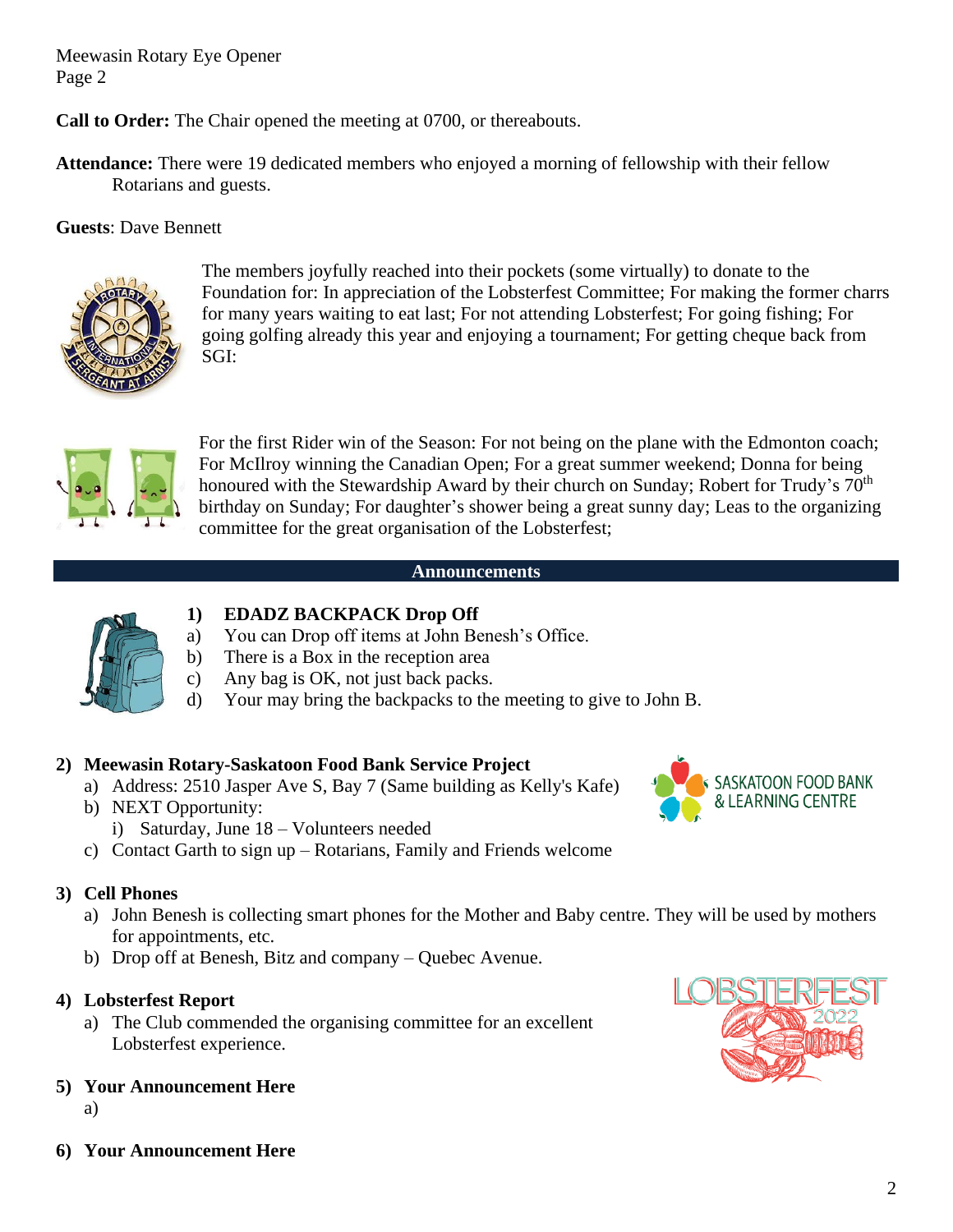a)

#### **Club Business**

No club business

#### **Program**

Dave Bennet, the District Chair for Rotary Friendship Exchanges (RFE), updated members on District 5550 RFEs. He was a Teacher and Administrator at Neepawa Collegiate for 34 years. He taught Math and Computer Science, was VP for 10 years and was Counsellor for his last 6 years. He retired in 1999. He has participated in Teacher Exchange twice - 1968-69 to Lincolnshire, England and again in 1975 to Victoria, Australia. They were Family Hosts for 2 different Rotary Youth Exchange students, both Australian boys.

He Joined Rotary in 1984, held various leadership roles including Vocational Chair, Youth Exchange Chair and Counsellor and was President twice. Presently he is the Club Service Chair.

He was on the selection committees for District 5550 GSE and VTT Teams and took his own GSE Team to England in 2011. He has been District RFE Chair the past 5 years since 2017.

#### **What is Friendship Exchange?**

Friendship Exchange is an international reciprocal exchange program for Rotary members and friends that allows participants to take turns hosting one another in their homes and clubs.

Participants may travel as individuals, couples, families, or groups, and may be Rotary members or not.

#### **Benefits of an exchange**

 Broaden international understanding Explore a profession or job in a different context Build enduring friendships Establish a foundation for peace and service Gain opportunities for active project involvement and support Learn about a region's people, food, languages, customs, and history Find partners for grants

All exchanges are paid for by the participants or their districts. Hosts are not expected to assume a significant financial burden. Club or district funds may be available to offset the costs of exchanges that have a vocational emphasis.

#### **Types of exchanges**

## **1 Culture**

When Rotarians from Malaysia visited the United Kingdom, they broadened their international understanding through cultural immersion and meetings with leaders

## **2 Fellowship**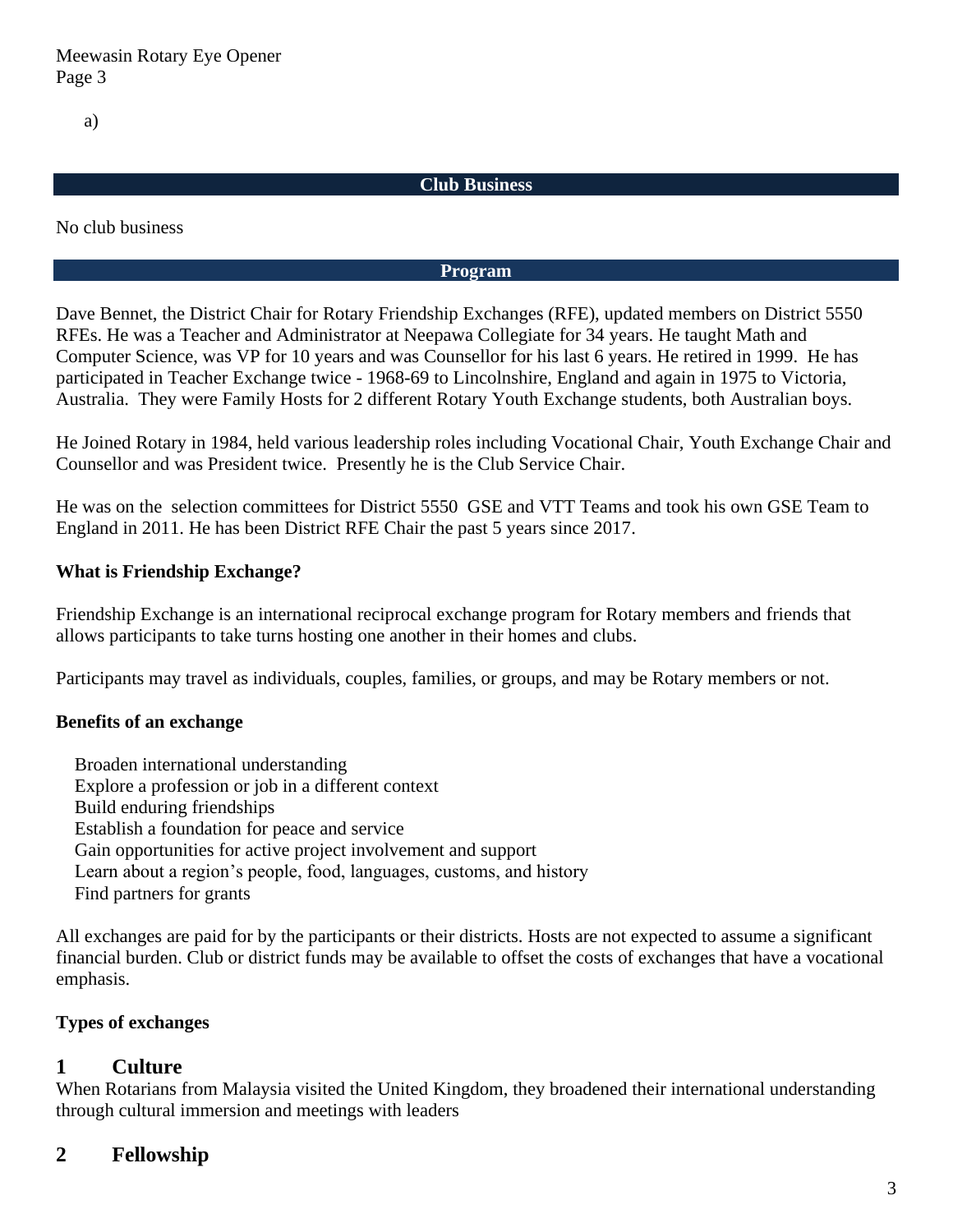Rotarians from Latvia visited historic sites and enjoyed traditional food and dancing in Mexico.

# **3 Vocations**

In Lhuwhawha, Uganda, Rotarians from England helped at a medical clinic and delivered clothes, medicine, mosquito nets, boots, and latex gloves.

## **Choose a destination**

Explore our Exchange Finder Map [\(https://www.rotary.org/en/our-programs/friendship-exchange\)](https://www.rotary.org/en/our-programs/friendship-exchange) to view current exchange locations and the districts that serve them. Connect with the district's Rotary Friendship Exchange chair for help finding potential international hosts and planning your itinerary.

## **Define your purpose**

Friendship exchanges are organized around at least one of three themes: culture, service, and vocation. Fund your exchange

# **Financial Costs**

Guests are home hosted. The program arrangements are between districts, although RI gives guidelines.

The host club pays for the travel within the District.

Bed and breakfast is what is usually asked.

Costs at the Club or events are paid by the Host district/clubs.

The individuals pay for their own travel, visas, etc.

Meals in restaurants are the responsibility of the guests.

## **History**

Kevin Wilson, member of the Saskatoon Club, ran the program for 15 years.

We had 3 teams and 2 exchanges in 2019. One was to India. We had 2 teams to Australia teams that year. Outbound we had 4 couples and 2 individuals.

In 2020, there were 2 exchanges arranged. One was to Brazil to 2 districts. It was on hold since COVID. We still have the funds from some couples.

The other was to Southwest England. There were 5 couples chosen. There were some changes in the couples, but we still have 5 couples. There were only 2 couples coming back. Not sure if they are still interested as some were going to the RI convention in Hawaii.

# **Current Planning**

Are we interested in doing an exchange in 2023?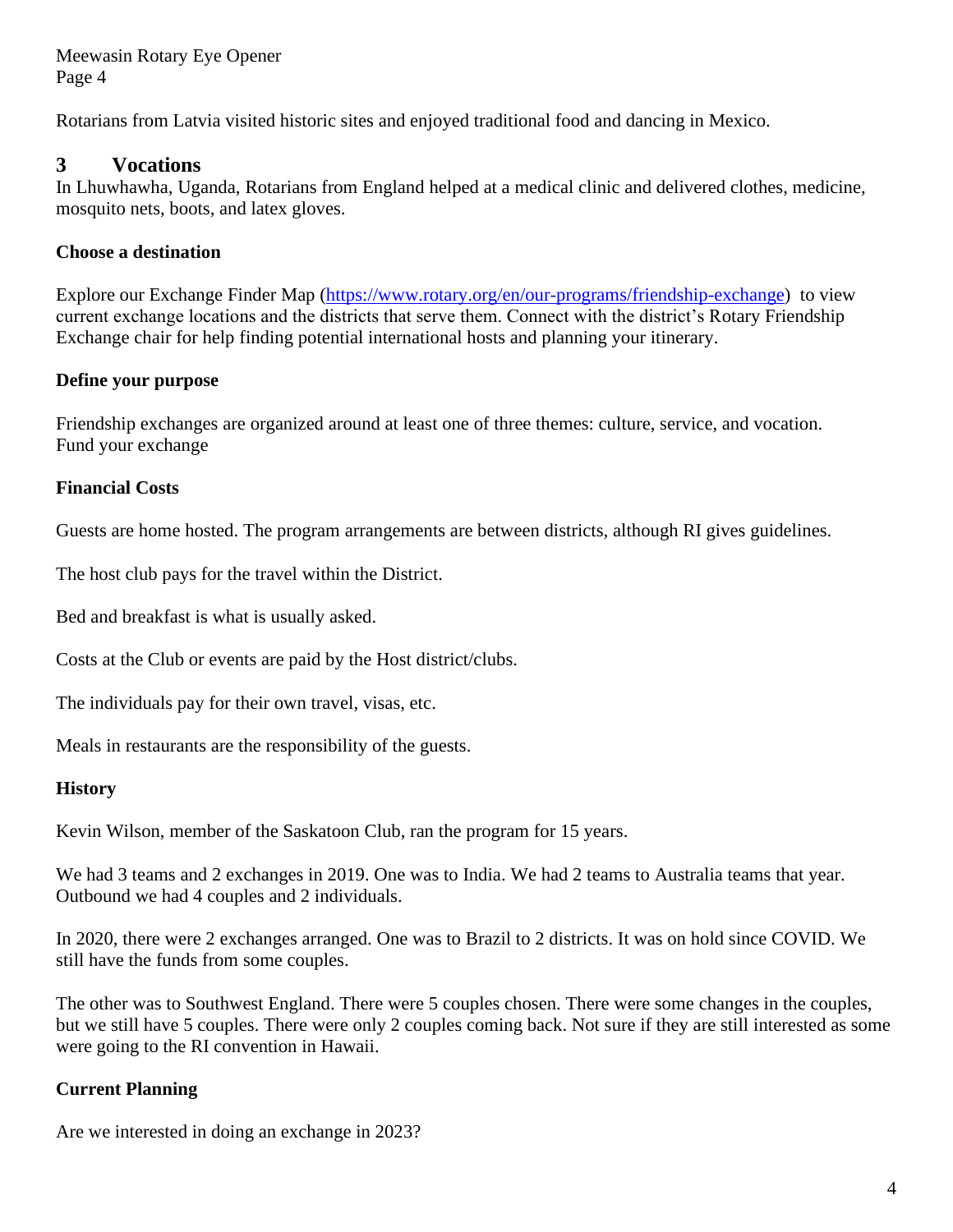How do we handle COVID? Vaccinations? Etc.

Are members interested in hosting people in their homes?

### **Process of Arranging an Exchange**

Dave has set up club contacts in each Club. About 65% of the clubs have a club contact.

It is posted on the District 5550 website and they advertise.

The application fee is \$100. It is refunded if they are not selected. The funds are used for administration, badges, unexpected hosting costs,

The requirement is that attendees must participate in hosting returning members. It is a challenge because our district is so large, that the return Rotarians are not always in the same area. Have to get extra host homes in a community.

Friends of Rotary are only eligible if don't have enough Rotarians, and if they are nominated by a Rotarian attending.

They draw names from a hat from those that have applied.

Rotarians who were not members for two years and who have attended an RFE in the past 2 years are set aside to see if they are any openings afters others are.

They have set the numbers at a maximum of 10 people and 6 beds, to reduce the challenges of travel and beds.

The Individuals book their own flights. They are told which hotel to be at a specific time.

Members are asked to wear Rotary apparel.

Gifts for hosts is optional.

Pictures for the website.

Arrangements are made by zoom meetings.

#### **Responsibilities of Members**

Participate in meetings.

Include one page bio with a picture.

Prepare PPT presentation, take care of arrangements, etc.

Prepare host exchange repot to be sent to the Chair.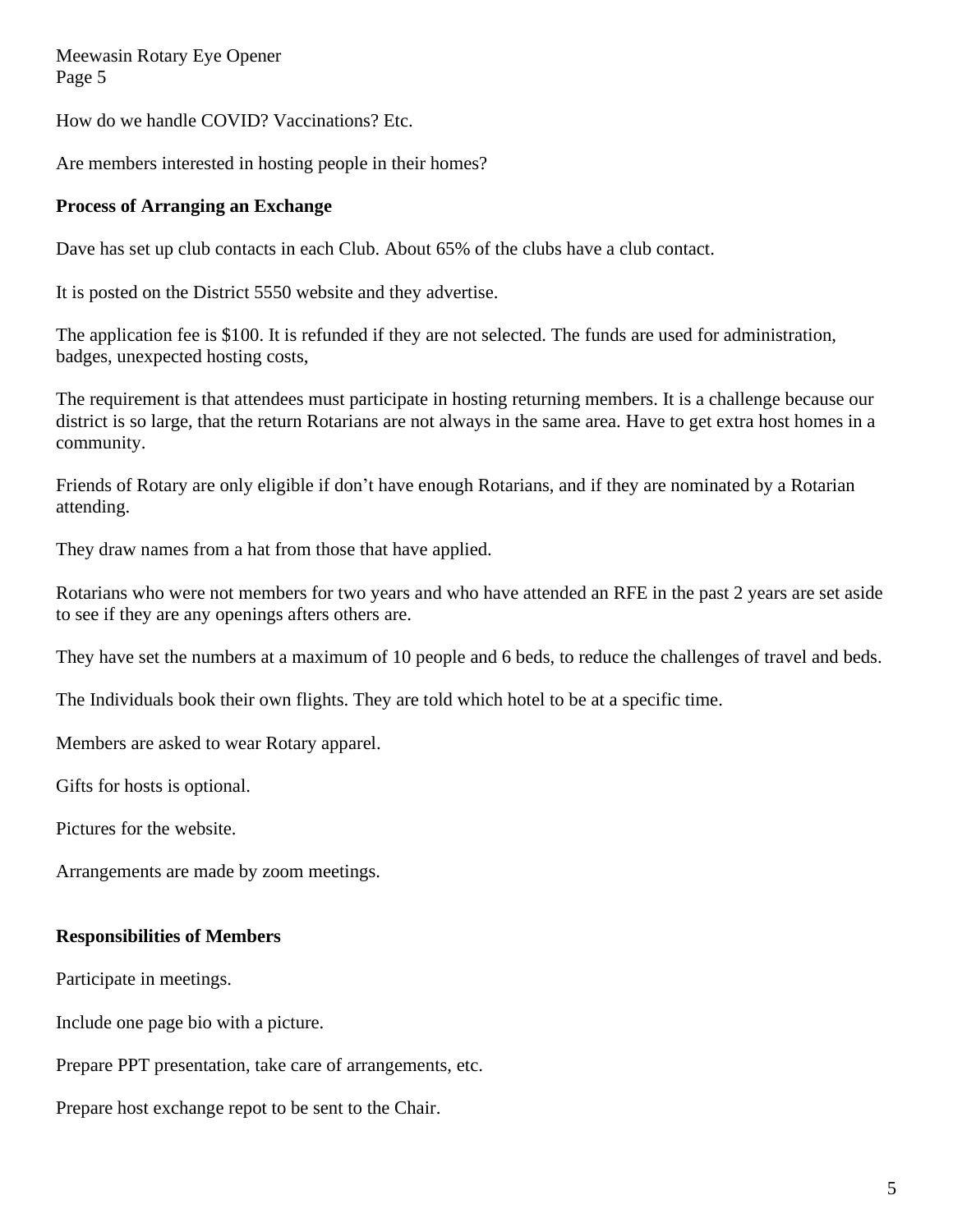The local committee finds the host families, work with the inbound leader to arrange transportation between clubs, written itinerary for the visitors,

The exchanges are usually 10-14 days, but they can be any length of time depending on the arrangement between the districts.

### **Upcoming Meetings**

| <b>Date</b> | <b>Speaker and Topic</b>                                                                |  |
|-------------|-----------------------------------------------------------------------------------------|--|
|             |                                                                                         |  |
| <b>June</b> | <b>Rotary Fellowship</b>                                                                |  |
|             | <b>Organisers: Luross, Ferguson, Whetstone</b>                                          |  |
| 13          | Dave Bennett, Friendship Exchanges                                                      |  |
| 20          | Dave Newman, How Rotary Peace Fellowships are an effective way for your club & D5550 to |  |
|             | contribute to Positive Peace in our troubled world, local to global                     |  |
| 27          | Russell Wangersky, Star Phoenix and Leader Post, Media and Social Media literacy        |  |
| <b>July</b> | <b>New Rotary Year</b>                                                                  |  |
| 4           |                                                                                         |  |
| 11          |                                                                                         |  |
| 18          |                                                                                         |  |
| 25          |                                                                                         |  |
|             |                                                                                         |  |

#### **Events**

| <b>Date</b> | <b>Event</b> | <b>Rotary Club Information/Contact</b> |
|-------------|--------------|----------------------------------------|
|             |              |                                        |
|             |              |                                        |
|             |              |                                        |

## **Welcome Song**

We welcome you today Good fellowship 'twill be We're glad you chose to begin your day With Meewasin Rotary

We hope that you will return And join with us again Fellowship at breakfast time With Meewasin Rotary

#### **4-WAY TEST**

Is it the Truth? Is it Fair to all concerned? Will it build Goodwill and Better Friendships? Will it be Beneficial to all concerned?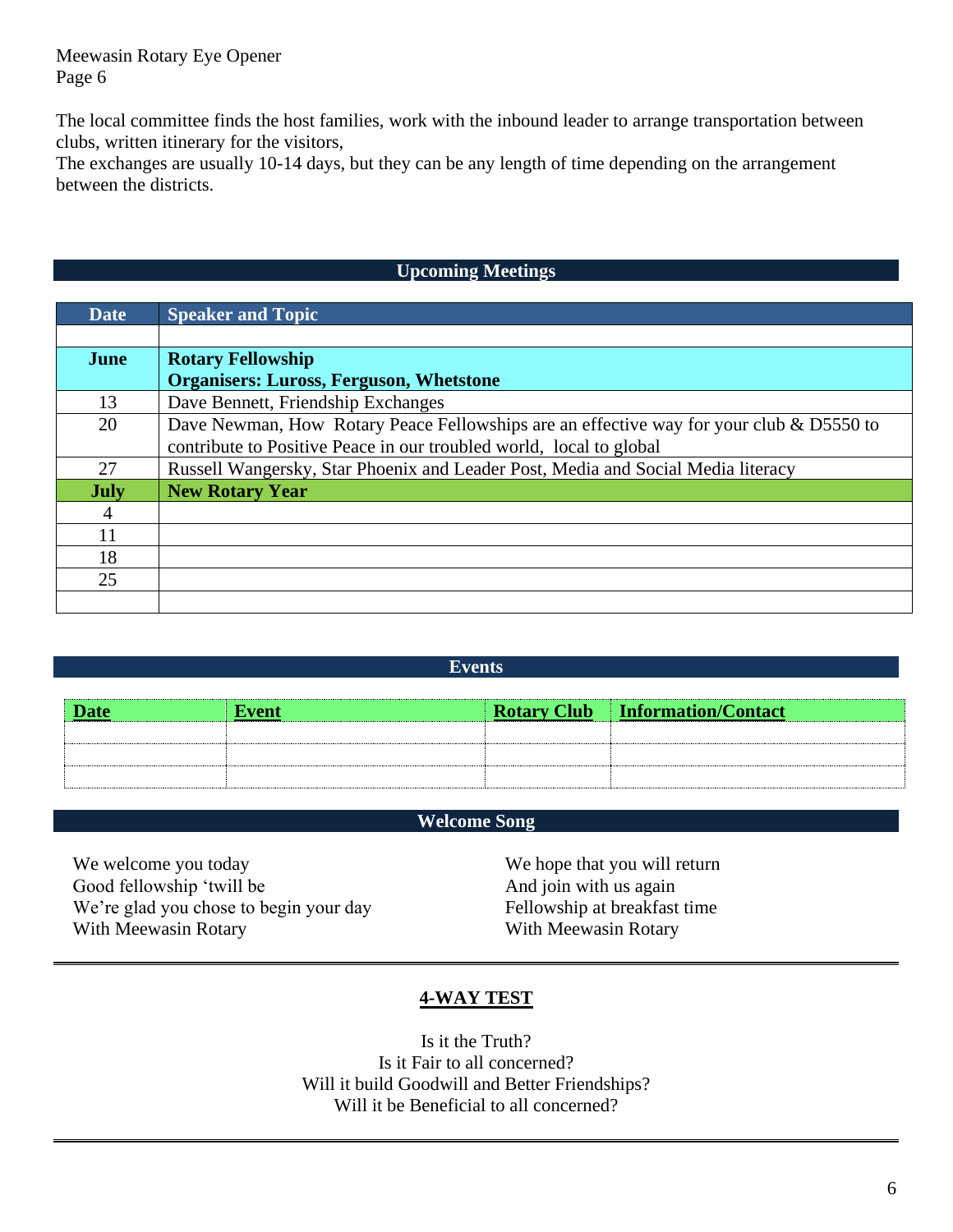## **ROTARY GRACE**

O Lord and giver of all good We thank you for our daily food May Rotary friends and Rotary ways Help us to serve Thee all our days

# **COMMITTEES FOR 2021-2022**

**Administration—Meeting administration (program, facilities, meals, supplies)** Courtney (Chair and Club Secretary), Peterson (Asst. Club Secretary), Postle (Club Treasurer), Ferguson, Tenaski, Voldeng

**Social—Sub-committee of Administration Committee Planning and organization of club social events** Klause, Loopkey

**Foundation—Foundation donations, member recognition** Bailey (Chair), Fisher, Wilson

**Indigenous Relations—In support of a District 5550 initiative** Cowsill, Nair

**Literacy—In support of a Rotary International initiative**

Postle (Chair), Clements, Stefiuk

**Membership—Membership recruitment, engagement, and retention** Club members as a whole

**Public Relations—Club and event promotion, communications, website management**

Luross (Chair and Website Administrator), Whetstone (Eyeopener Editor), Birkmaier-Tillotson, Bwaya, Mundi, Pagliarini

#### **Service—Club charitable giving, foundation grant applications** Benesh (Chair), Geenan, Howland, Sutherland

# **Youth—Youth exchanges, adventure programs, school programs**

Kessler (Chair), McArthur, Muir, Paproski, Peterson

#### **Officers and Directors – 2021-2022**

#### **Board Executive/Officers:**

Ass't Secretary Nicole Peterson

President: Jay Cowsill Past President Tom Geenen President Elect Jay Cowsill Treasurer Art Postle Secretary Garth Courtney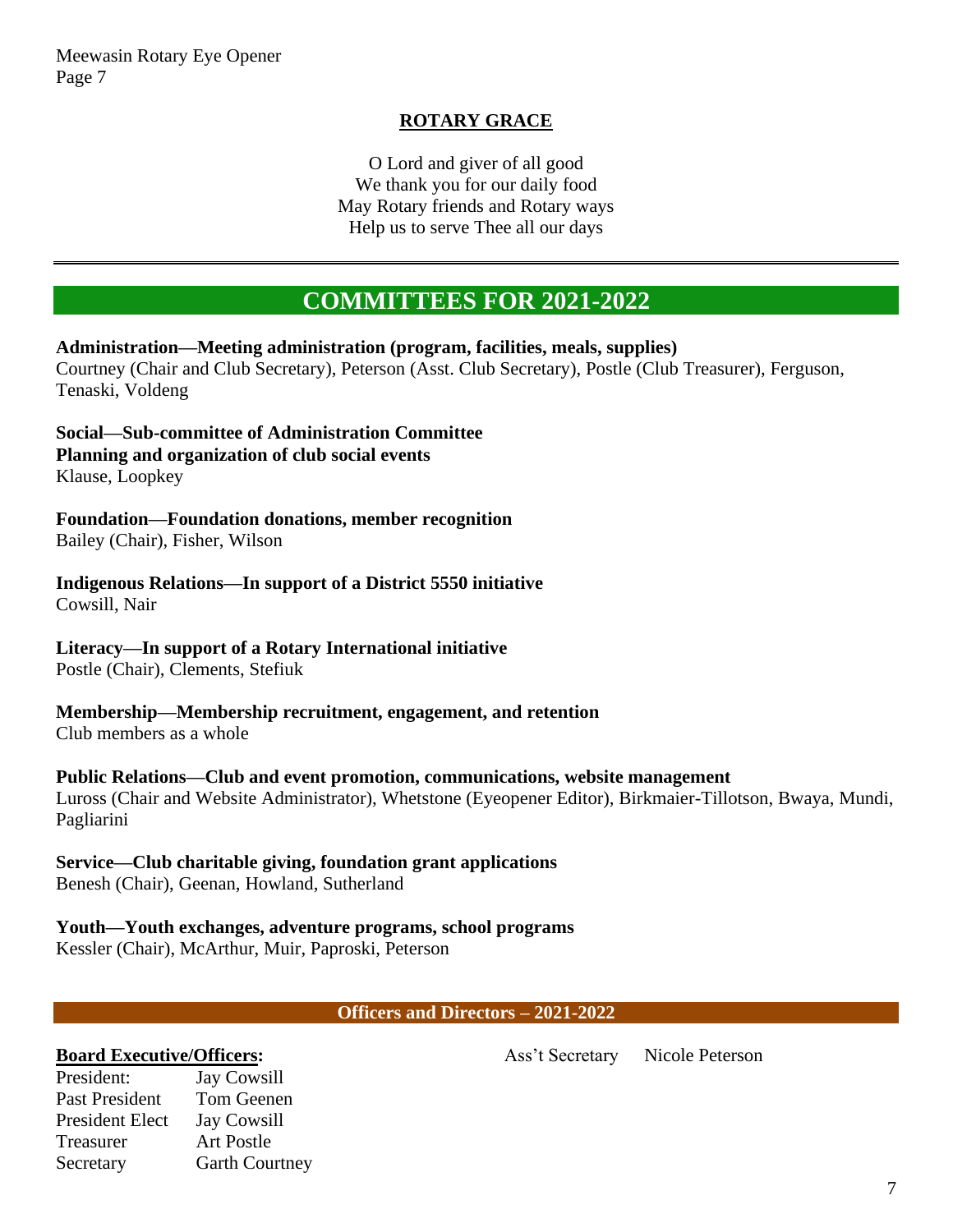# **Directors:**

John Benesh Leanne Kessler Glen Bailey

John Luross

**Monthly Speaker / Progam - Members in Charge**

*"Rotary Connects the World"*

Note 2: Please have list of speakers to Admin Committee at least 2-3 weeks prior to start of month

|           | <b>Rotary Month Theme</b>                                             | 2021-2022                             |
|-----------|-----------------------------------------------------------------------|---------------------------------------|
|           |                                                                       |                                       |
| July      | Start of new Rotary year                                              |                                       |
|           | Canada Day                                                            |                                       |
|           |                                                                       |                                       |
| August    | Membership and New Club Development                                   |                                       |
|           |                                                                       |                                       |
| September | <b>Basic Education and Literacy, (Corn Roast)</b>                     |                                       |
|           | Labour Day                                                            |                                       |
|           |                                                                       |                                       |
| October   | <b>Economic and Community Development</b>                             |                                       |
|           | Thanksgiving                                                          |                                       |
|           |                                                                       |                                       |
| November  | <b>Rotary Foundation</b>                                              | McArthur, Bailey, Tenaski             |
|           | Remembrance Day                                                       |                                       |
|           |                                                                       |                                       |
| December  | Disease Prevention and Treatment, (Club Elections)                    | Fisher, Loopkey, Peterson, Nezi       |
|           | Christmas, Boxing Day                                                 |                                       |
|           |                                                                       |                                       |
| January   | Vocational Service,                                                   | Benesh, Geenen, Mundi, Paproski       |
|           | New Years Day                                                         |                                       |
|           |                                                                       |                                       |
| February  | Peace and Conflict Prevention/Resolution<br>Family Day (Third Monday) | Birkmaier-Tillotson, Nair, Pagliarini |
|           |                                                                       |                                       |
| March     | <b>Water and Sanitation</b>                                           | Clements, , Howland, Stefiuk          |
|           | Easter (??)                                                           |                                       |
|           |                                                                       |                                       |
| April     | <b>Maternal and Child Health</b>                                      | Klause, Muir, Sutherland, Wilson      |
|           | Easter (??)                                                           |                                       |
|           |                                                                       |                                       |
| May       | Youth Service                                                         | Kessler, Postle, Voldeng              |
|           | Victoria Day (Third Monday)                                           |                                       |
|           |                                                                       |                                       |